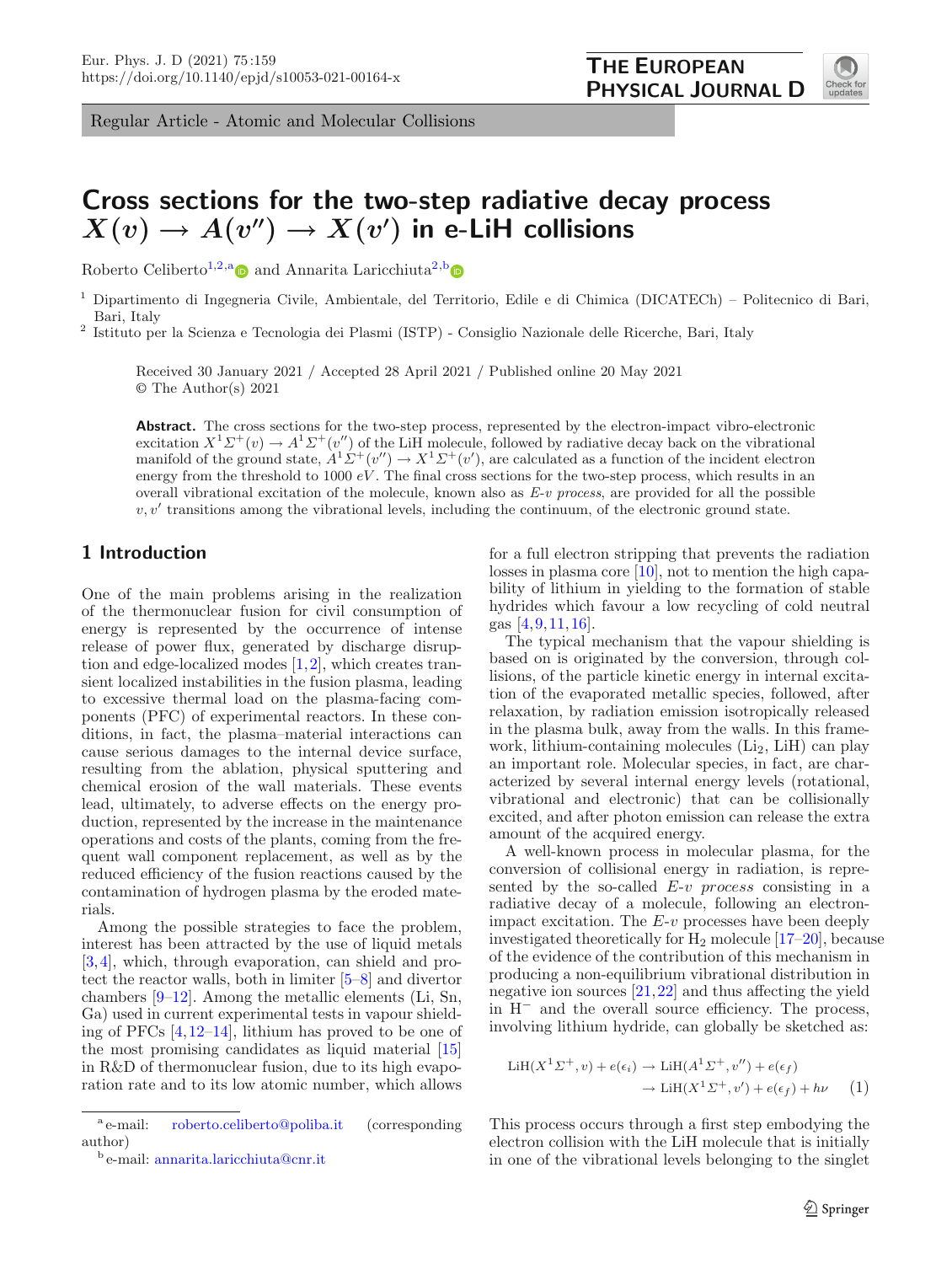electronic state,  $X^1\Sigma^+$ , and represented by the quantum number v.  $\epsilon_i$  is the kinetic energy of the incident electron. The molecule is now excited to the vibrational levels,  $v''$ , of the electronic state  $A<sup>1</sup>Σ<sup>+</sup>$ , also of a singlet spin-symmetry, while the incident electron gets away with the energy  $\epsilon_f < \epsilon_i$ . The two X and A states, owing the same molecular symmetry, are radiatively coupled, so that a decay by emission of a photon, with frequency  $\nu$  and energy  $h\nu$  (h is Planck's constant), can then occur. The process leads finally to an overall vibrational excitation of the ground state of the LiH molecule. The molecular excitation energy,  $\Delta E_{v,v'}^X$ , is given as the difference of the energy eigenvalues of the ground state vibrational levels involved in the transition, i.e.  $\Delta E_{v,v'}^X = E_{v'}^X - E_v^X$ . The total amount of particle energy, converted in radiation, is then given by  $h\nu = (E_v^X + \epsilon_i) - (E_{v'}^X + \epsilon_f) = (\epsilon_i - \epsilon_f) - \Delta E_{v,v'}^X$ . There is also the possibility that the molecule, after emission, can be left excited to the vibrational continuum of the electronic ground state; in this case, dissociation occurs with the production of Li and H atoms, according to the process:

<span id="page-1-0"></span>
$$
\text{LiH}(X^{1}\Sigma^{+}, v) + e(\epsilon_{i}) \rightarrow \text{LiH}(A^{1}\Sigma^{+}, v'') + e(\epsilon_{f})
$$
  
\n
$$
\rightarrow \text{LiH}(X^{1}\Sigma^{+}, \text{continuum}) + e(\epsilon_{f}) + h\nu
$$
  
\n
$$
\downarrow
$$
  
\nLi + H (2)

In view of an *ab initio* modelling of the edge molecular plasma in fusion reactors, aimed to the optimization of the operative conditions for an effective vapour shielding of the PFCs, cross sections for the above [\(1\)](#page-0-1) and [\(2\)](#page-1-0) processes should be known. In this paper, we present a theoretical calculation of these data that, as illustrated in Sect. [2,](#page-1-1) requires, for the first step, the knowledge of the electron-impact cross sections involving the vibrationally excited LiH molecules, already available in Ref. [\[23\]](#page-5-17), while for the second step we calculated a full set of state-specific Einstein's coefficients. Finally, in Sect. [3](#page-2-0) the cross section results are discussed, and Conclusion of the present work is given in Sect. [4.](#page-4-0)

## <span id="page-1-1"></span>**2 Cross section calculation**

The cross section for the  $E-v$  process, coupling the vibrational levels  $v''$  of the electronic state  $A^{\hat{1}}\Sigma^{+}$  with those of the ground state  $X^1\Sigma^+$  of the lithium hydride, can be expressed as  $[17, 21, 22]$  $[17, 21, 22]$  $[17, 21, 22]$  $[17, 21, 22]$ :

<span id="page-1-2"></span>
$$
\sigma_{X(v)\to A(v'')\to X(v')}(\epsilon_i) = \sum_{v''} \sigma_{X(v)\to A(v'')}(\epsilon_i)
$$

$$
\times \frac{A_{A(v'')\to X(v')}}{\sum_{v'} A_{A(v'')\to X(v')} + \int_{\epsilon_{th}}^{E_{\text{max}}} d\epsilon' A_{A(v'')\to X(\epsilon')}}
$$
(3)

where  $\sigma_{X(v) \to A(v'')}(\epsilon_i)$  is the cross sections for the electron-impact excitation,  $X(v) \rightarrow A(v'')$ , of vibrationally excited LiH molecules, occurring at an incident electron energy  $\epsilon_i$ . These quantities are reported in Ref. [\[23\]](#page-5-17). They were calculated in the *threshold modified Mott–Massey approximation*, which is derived by the well-known Mott and Massey approach to the electron scattering, but, unlike this theory which diverges at the threshold, it shows the correct vanishing behaviour. In order to validate our calculations, the obtained cross sections were compared with the results of the R-matrix method [\[24](#page-5-18)], which furnishes accurate values near to the process threshold  $(< 6 eV)$ . Then, the calculations were extended to larger energies, typical of hot fusion plasmas (up to 1000  $eV$ ), and to all the possible vibrational excitations of the  $A(v'') \to X(v')$  transition. For a deeper insight on this process and the related calculations, the reader is referred to the original paper [\[23\]](#page-5-17).  $A_{A(v'')\to X(v')}$ , is the *bound-bound* Einstein coefficient for the inverse process occurring by photon emission and ending on the  $v'$  level of the ground state. Similarly, the coefficient  $A_{A(v'')\to X(\epsilon')}$  represents the *bound-free* coefficient for the decay on the ground state vibrational continuum, denoted by the continuum energy  $\epsilon'$ . The integration on the denominator of Eq. [\(3\)](#page-1-2) runs from the continuum threshold,  $\epsilon_{th}$ , equal to the asymptotic energy of the potential curve of the  $X<sup>1</sup>\Sigma^{+}$  state [\[23](#page-5-17)], to the upper limit that, in principle, should be extended to infinity. In our calculation, we have imposed a cutoff,  $E_{max} = 2 eV$ , above the asymptote, beyond which the contribution to the integration is negligible. The bound-bound Einstein's coefficients  $A_{A(v'')\to X(v')}(s^{-1})$ are given by [\[17](#page-5-13)]

<span id="page-1-3"></span>
$$
A_{A(v'') \to X(v')} = 2.026 \times 10^{-6} \left[ \Delta E_{v'',v'}^{A,X} \right]^3 \times |\langle v''| D(R) |v' \rangle|^2 \tag{4}
$$

where the transition energy  $\Delta E^{A,X}_{v'',v'} = E^A_{v''} - E^X_v$ , expressed in  $cm^{-1}$ , is the difference between the vibrational eigenvalues of the  $A$  and  $X$  electronic states, respectively, and  $D(R)$ , in a.u., is the transition dipole moment  $[23]$  $[23]$  depending on the bond length R of the molecule. These last quantities have been used also in the cross section calculation in Ref. [\[23](#page-5-17)] and was taken from Ref. [\[26\]](#page-5-19). This latter reference provides the transition dipole moments in the range of internuclear distances of 1.75–20 a.u. and, to the best of our knowledge, is the only calculation available in the literature. So in order to check their accuracy, we performed full CI calculation by ourselves. We found a good agreement, the largest discrepancy not exceeding 5%. Equation [\(4\)](#page-1-3) is also valid for the bound-free coefficients, providing that the quantum number  $v'$  is replaced by the continuum energy  $\epsilon'$ . The potential energy curves for the X and A electronic states used in the present work [\[25](#page-5-20),[26\]](#page-5-19), as well as the calculation of the corresponding vibrational eigenvalues and eigenfunctions, are described in Ref.  $[23]$  (see also Fig. [2\)](#page-3-0).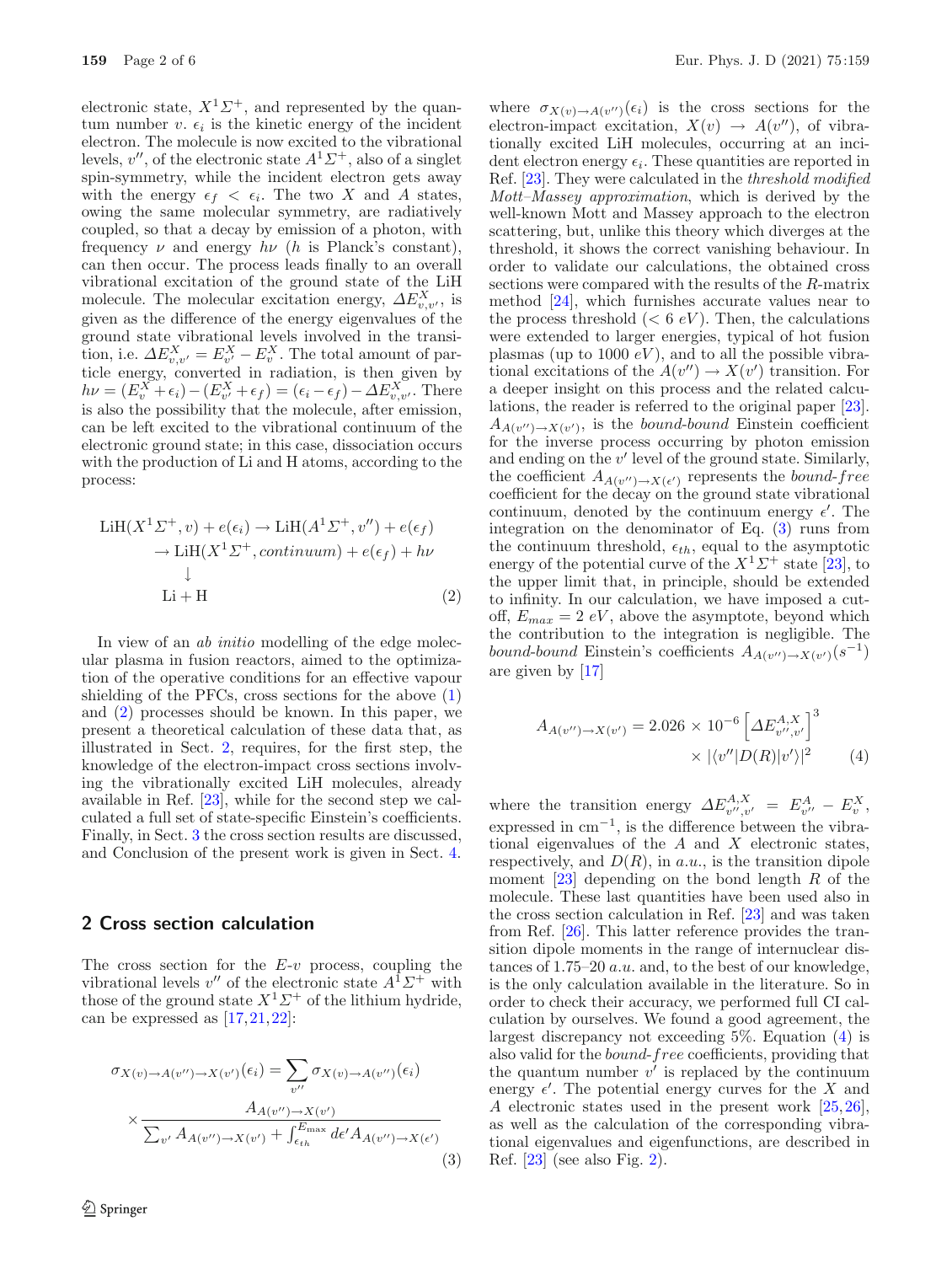<span id="page-2-1"></span>**Table 1** Comparison of the present bound-bound  $(\sum_{v'} A_{v'',v'})$ , bound-free  $(A_{v''})$  and total  $(\sum_{v'} A_{v'',v'} + A_{v''})$  Einstein's coefficients with the calculations of Partridge and Langhoff [\[26](#page-5-19)]. All quantities are in  $10^6$  s<sup>−1</sup>

| Present            |                        |                        |           | Ref. [26]              |                        |          |
|--------------------|------------------------|------------------------|-----------|------------------------|------------------------|----------|
| $v^{\prime\prime}$ | $\sum_{v'} A_{v'',v'}$ | $A_{v^{\prime\prime}}$ | Total     | $\sum_{v'} A_{v'',v'}$ | $A_{v^{\prime\prime}}$ | Total    |
| $\boldsymbol{0}$   | 41.83                  | 0.00                   | 41.83     | 36.4                   | 0.0                    | $36.4\,$ |
| 1                  | 40.48                  | 0.00                   | 40.48     | $35.2\,$               | $0.0\,$                | 35.2     |
| $\overline{c}$     | 39.43                  | 0.00                   | 39.43     | 34.3                   | 0.0                    | 34.3     |
| 3                  | 38.60                  | 0.00                   | 38.60     | $33.6\,$               | 0.0                    | 33.6     |
| $\overline{4}$     | 37.87                  | 0.00                   | 37.87     | $32.9\,$               | 0.0                    | $32.9\,$ |
| $\overline{5}$     | 37.20                  | $0.00\,$               | 37.20     | 32.3                   | $0.0\,$                | 32.3     |
| 6                  | 36.57                  | 0.00                   | 36.58     | 31.7                   | 0.0                    | 31.7     |
| $\overline{7}$     | 35.96                  | 0.04                   | 36.00     | $31.1\,$               | 0.0                    | 31.2     |
| 8                  | 35.11                  | $0.29\,$               | 35.40     | $30.4\,$               | $\rm 0.3$              | 30.7     |
| $\boldsymbol{9}$   | 34.28                  | 0.60                   | 34.87     | 29.0                   | $1.3\,$                | 30.3     |
| 10                 | $32.53\,$              | 1.71                   | 34.24     | $27.9\,$               | $2.1\,$                | 30.0     |
| 11                 | 27.67                  | $5.93\,$               | 33.60     | 25.3                   | $4.4\,$                | 29.7     |
| $12\,$             | 25.53                  | $8.38\,$               | $33.90\,$ | $20.4\,$               | $8.9\,$                | 29.4     |
| 13                 | 22.83                  | 11.75                  | 34.58     | 19.6                   | 10.0                   | 29.6     |
| 14                 | 21.53                  | 14.28                  | 35.80     | 19.2                   | 10.6                   | 29.8     |
| 15                 | $21.59\,$              | 15.32                  | 36.91     | $18.6\,$               | 11.8                   | 32.9     |
| 16                 | 19.38                  | 19.14                  | 38.52     | $18.0\,$               | 12.9                   | 32.3     |
| 17                 | 16.80                  | $23.91\,$              | 40.72     | 15.7                   | 15.4                   | 32.1     |
| 18                 | 16.73                  | 25.76                  | 42.50     | 15.9                   | $16.1\,$               | 31.3     |
| 19                 | 15.72                  | $28.69\,$              | 44.41     | 15.6                   | $17.9\,$               | 29.9     |
| 20                 | 14.93                  | $31.52\,$              | 46.45     | 12.9                   | $22.0\,$               | $28.7\,$ |
| 21                 | 14.23                  | 34.79                  | 49.02     | 13.4                   | 23.6                   | 27.1     |
| 22                 | 14.27                  | $36.58\,$              | 50.85     | 11.0                   | $27.2\,$               | 26.2     |
| 23                 | 13.54                  | $40.03\,$              | 53.57     | $8.6\,$                | $30.6\,$               | 25.6     |
| 24                 | 12.98                  | 43.39                  | 56.36     | 7.3                    | 33.2                   | 24.7     |
| $25\,$             | $12.30\,$              | $46.56\,$              | $58.86\,$ | 4.5                    | $37.2\,$               | 24.0     |
| 26                 | $7.6\,$                | 51.51                  | 59.18     | 2.5                    | 40.1                   | 23.5     |
| 27                 | 2.7                    | 39.48                  | 42.19     | 1.2                    | 41.9                   | 23.2     |

Table [1](#page-2-1) shows the *bound-bound*  $(\sum_{v'} A_{v'',v'}),$  *boundfree*  $(A_{v''} = \int d\epsilon' A_{v'',\epsilon'})$  and the total sum of these two contributions of the Einstein's coefficients, compared with the calculations of Partridge and Langhoff [\[26\]](#page-5-19). Our calculations give results somewhat larger than those of Partridge and Langhoff. These authors, however, use their own potential curve for the ground state while we resorted to the more recent calculations by Tung et al. [\[25\]](#page-5-20), who performed a variational approach with explicitly correlated Gaussian functions (ECGs) including adiabatic corrections, obtaining a spectroscopically accurate estimation of vibrational levels and dissociation energy. With respect to the Partridge and Langhoff calculations, this last curve presents a deeper well, inducing slightly larger transition energies which, magnified by the cube in Eq.  $(4)$ , account for the differences observed in Table [1.](#page-2-1) Regarding the difference in the bound-free Einstein's coefficients,  $A_{v'',\epsilon'}$ , shown in the same table, it can be ascribed to the application of the Franck–Condon approximation in Ref. [\[26\]](#page-5-19) not adopted in the present calculations.

#### <span id="page-2-0"></span>**3 Results**

In this section, we present the obtained cross section data for the decay process. No experimental or theoretical data are available for comparison, so we are confident that their accuracy reflects that of the electron– molecule cross sections and Einstein's coefficients discussed in the previous section.

Figure [1](#page-3-1) shows the cross sections for the radiative decay process [\(1\)](#page-0-1), starting from the vibrational level  $v = 0$  (Fig. [1a](#page-3-1)) and  $v = 10$  (Fig. [1c](#page-3-1)) of the ground electronic state and ending on all the levels of the same state. Both plots display the cross section curves as a function of the incident electron energy, while in Figs. [1b](#page-3-1), d the corresponding cross section maxima are shown, which give a clearer view of their dependence of on the  $v'$  levels. The vibrational behaviour of the cross sections can be qualitatively rationalized by resorting to the Franck–Condon principle (FCP) which, as is well known, is based on vertical transitions connecting the vibrational levels of different electronic states. According to the FCP, the transition probabilities, and then also the cross sections, are roughly proportional to the Franck–Condon factors (FCF) with the largest wave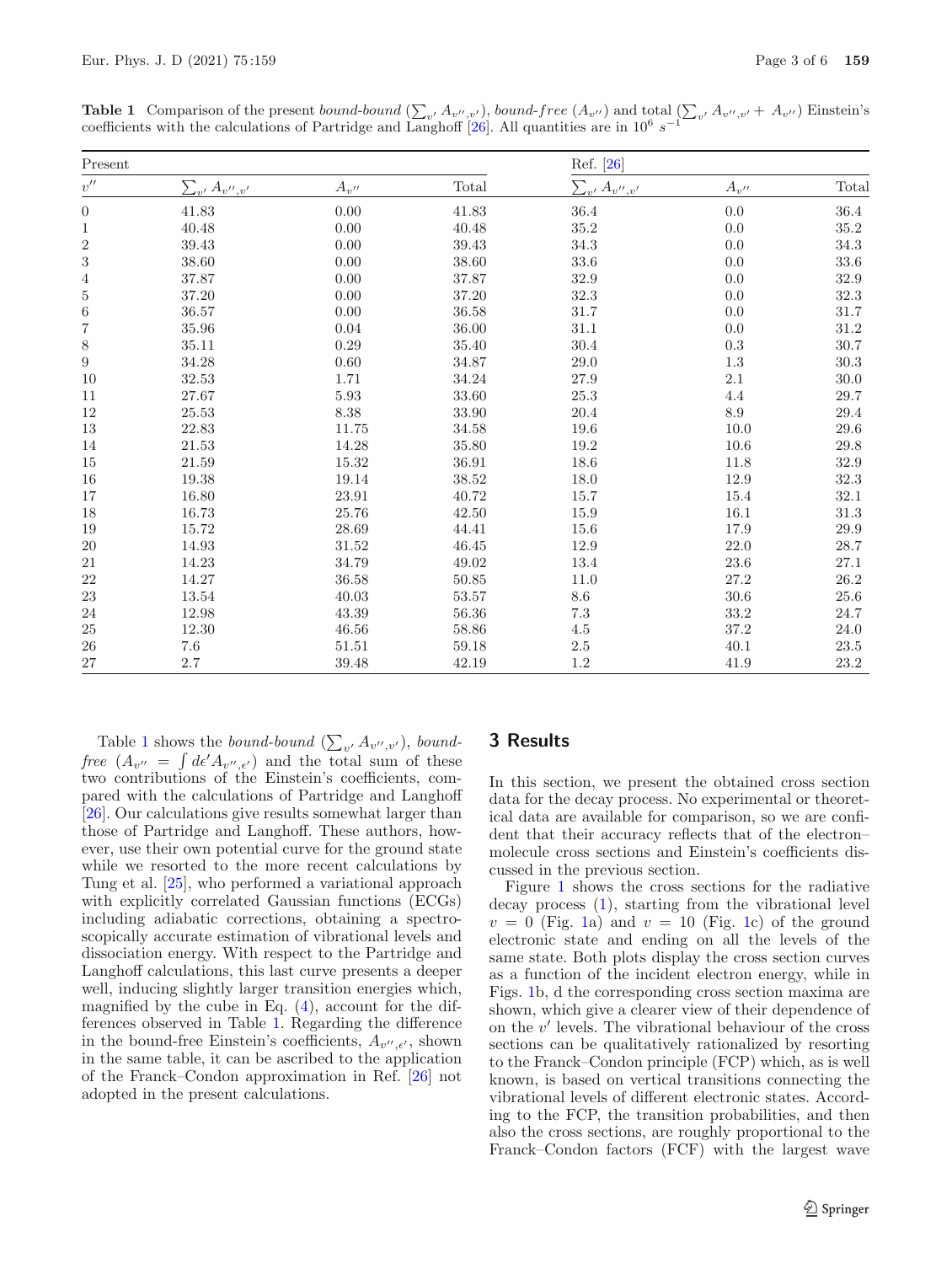

<span id="page-3-1"></span>**Fig. 1** a Cross sections as a function of electron energy for the E-v process [\(1\)](#page-0-1) starting from the level  $v = 0$  and ending on all the v' levels (some indicated in the figure). **b** corresponding cross section maxima for the same process as a function of the final vibrational levels v'. Same for the lower frames but for the E-v process starting from  $v = 10$ . In the panel (d), the cross section markers were connected by a smoothed line



<span id="page-3-0"></span>Fig. 2 a Franck–Condon factors for  $q_{v=0,v''}$  (red) and  $q_{v''=\overline{7},v'}$  (blue), for the  $X(v) \to A(v'')$  and  $A(v'') \to X(v')$  transitions, respectively. **b** Potential energy curves for the LiH singlet electronic states. The horizontal lines, and the corresponding ticks on the y-axis, give the energy position of the vibrational eigenvalues. In the panel (a), the markers of the FC factors were connected by a smoothed line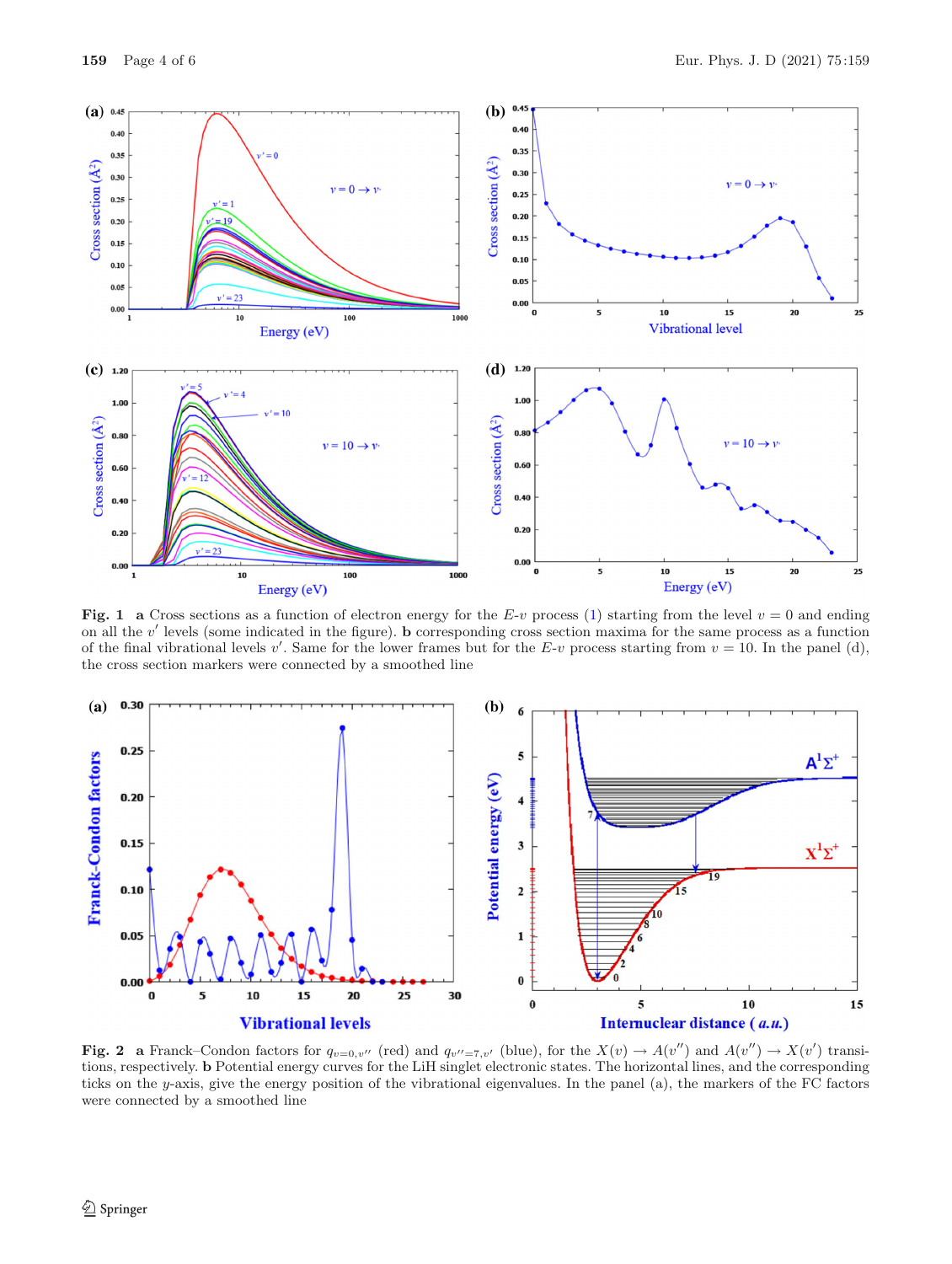

<span id="page-4-1"></span>**Fig. 3** a Cross sections as a function of the electron energy for the E-v process [\(2\)](#page-1-0), starting from the levels  $v = 0 - 23$ (some indicated in the figure) and ending on the ground state continuum. **b** Corresponding cross section maxima for the same process as a function of the initial vibrational levels  $v$ 

function overlap, i.e.  $q_{v,v''} = |\langle v''|v \rangle|^2$ , for the electronimpact excitation, and  $q_{v'',v'} = |\langle v'|v''\rangle|^2$ , for the decay relaxation. The calculated FCF are shown in Fig. [2a](#page-3-0) for both the above processes and for the case of an excitation starting from the level  $v = 0$ . For this level, the vertical transition originates at the equilibrium internuclear distance, where the vibrational wave function is peaked, and ends on the level  $v'' = 7$  of the upper A state. The FCF,  $q_{0,7}$ , in fact, presents the largest value, as shown in Fig. [2a](#page-3-0) (red curve). In Fig. [2b](#page-3-0), instead, this vertical transition is depicted by an arrow connecting the vibrational levels  $v = 0$  and  $v'' = 7$ , belonging, respectively, to the  $X$  and  $A$  electronic states. The radiative decay also occurs following a vertical transition starting now from the level  $v'' = 7$  of the A state, but at the two internuclear distances corresponding approximately to the classical turning points. As Fig. [2b](#page-3-0) shows, the final vibrational levels of the ground state, selected in the process, will then result the level  $v' = 0$ , as expected, and also the level  $v' = 19$ , since the corresponding FCF,  $q_{7,19}$ , is the largest for the decay, as shown in Fig. [2a](#page-3-0) (blue line). This qualitative conclusions are finally confirmed in Fig. [1b](#page-3-1), where the largest cross section values are placed at the two final vibrational levels  $v' = 0$  and  $v' = 19$ .

In Fig. [3a](#page-4-1), the cross section, as a function of the energy, for the  $E-v$  process populating the vibrational continuum of the  $X^1\Sigma^+$  electronic state is shown, while Fig. [3b](#page-4-1) displays the corresponding cross section maxima as a function of the initial vibrational level  $v$ . The peculiar behaviour of the cross sections in the last figure can be interpreted again at the light of the FCP. The vertical transition, starting from the level  $v$ , will select the level  $\bar{v}^{\prime\prime}$  with the largest FC factor,  $q_{v,\bar{v}^{\prime\prime}}$ , whence the decay on the ground state continuum will occur, governed by the Einstein's coefficient  $A_{\bar{v}^{\prime\prime}}$ . Both the  $q_{v,\bar{v}'}$  and  $A_{\bar{v}'}$  are reported in Table [2,](#page-5-21) while Fig. [4](#page-4-2) shows the Einstein coefficients as a function of the starting vibrational levels. The curve reproduces quite well the cross section behaviour of Fig. [3b](#page-4-1). It is worth noting that the considerations made about the behaviour



<span id="page-4-2"></span>**Fig. 4** Einstein's coefficients  $A_{\bar{v}^{\prime\prime}}$  as a function of the starting levels v for the two-step transitions  $v \to \bar{v}'' \to v'$ , where  $\bar{v}^{\prime\prime}$  denotes the level of the electronic state  $A^1\Sigma^+$  reached by a vertical excitation. In the figure are shown also the values of  $\bar{v}^{\prime\prime}$  for the last four points (see Table [2\)](#page-5-21)

of the dissociative radiative decay cross sections with the initial vibrational quantum number are quite general; in fact, as shown in Ref. [\[17](#page-5-13)[–19](#page-5-22)], also in the case of  $E-v$  involving the singlet states of  $H_2$  the dissociative channel becomes the dominant one for the highest vibrational levels, characterized by large positive interference with the continuum wavefunctions.

# <span id="page-4-0"></span>**4 Conclusion**

In this work, we presented the cross sections for the so-called  $E-v$  process, occurring in lithium hydride through two steps, i.e. the vibro-electronic excitation of the molecule by electron impact, from the ground vibrational levels to those of the first excited electronic state, followed by a radiative decay, by photon emission, back to the initial state. The cross sections were obtained as